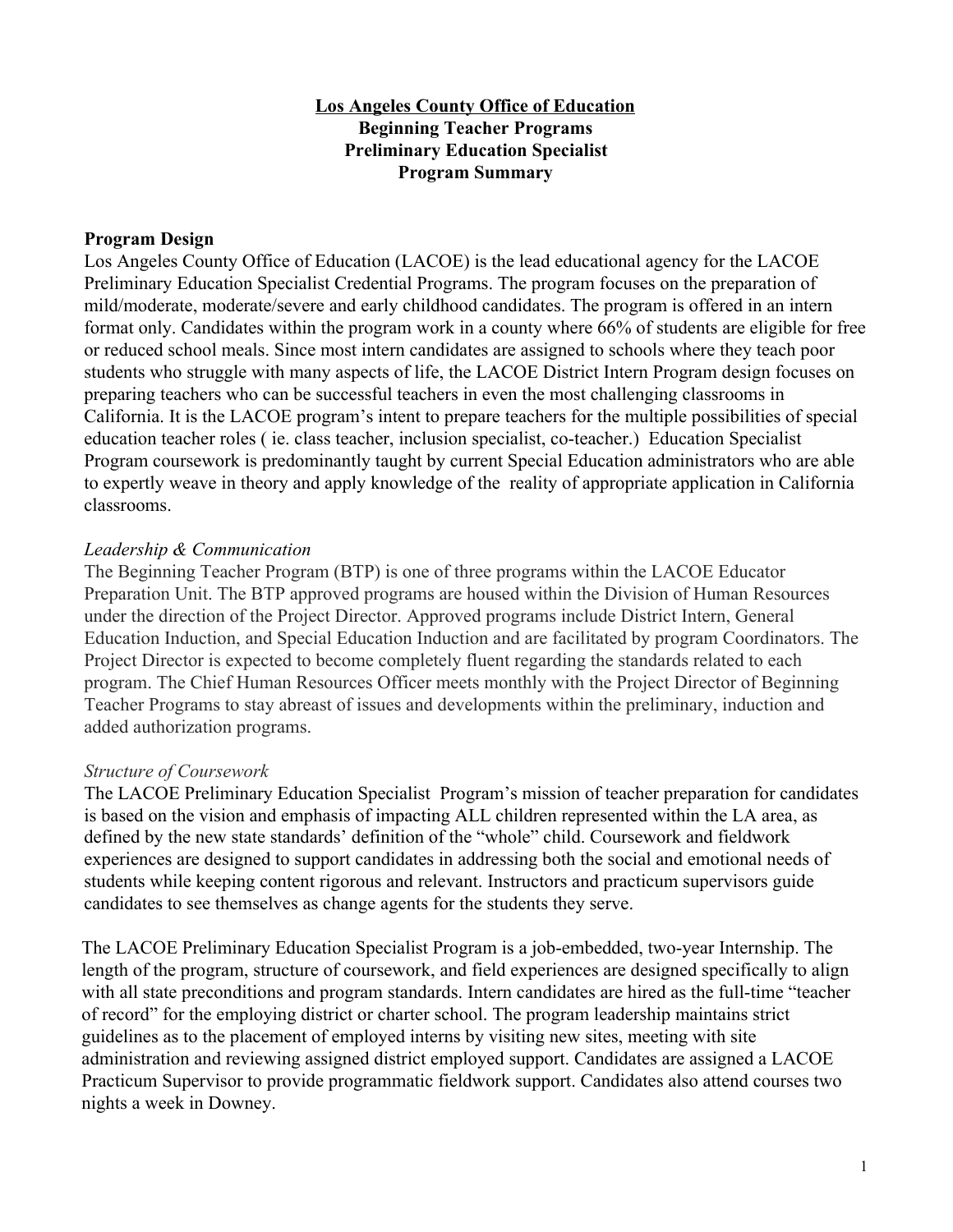# *Program Modification*

The emphasis of Universal Design for Learning and MTSS led to the incorporation of the SPED 221 and 222 to create SPED 360: Exceptional Learners: Special Education Learners and Differentiation in the Classroom. Because the new verbiage in the TPE's identify inclusion and co-teaching, it was important to ensure that all teachers receive current and relevant information presented in the combined course in order to meet the needs all students.

Two courses, History and Philosophy of Special Education and Special Education Law were incorporated to create SPED 302: Special Education Law and Trends. The creation of this course pedagogy allows for a deeper investigation of relevant Special Education topics including legislation.

Given the continued emphasis of inclusion and least restrictive environments for special education students, all Education Specialist Candidates must take SPED 271: Specialized Health, Mobility, and Sensory Impairments.

# *Stakeholder Input*

The Beginning Teacher Programs facilitate multiple means of gathering stakeholder input. Districts and charters that partner with the LACOE District Intern Program come together twice a year. These meetings are used to review local and state updates regarding legislation and programmatic changes as well as to solicit input on improvements the program can make to better meet the needs of candidates and LEAs.

The partnership between the LACOE District Intern Program and districts and charters across the county is rooted in a belief that as the lead agency in the county, LACOE tries to support LEAs with their intern hiring needs. Stakeholders approach the District Intern Program with specific hiring needs and the program reviews the intern candidates available to find possible matches. At times, interns are placed in settings where they are not successful nor retained. The program will always seek feedback from all parties - candidate, district representative and school administrator to help understand the dynamics that prevented the candidate's success.

The District Intern Program Coordinator builds strong rapport with partnering agencies and guarantees swift responses to emails and phone calls. This consistent availability ensures that that partnering agencies have ways of providing input and requesting assistance beyond the two formal meetings that are held. The District Intern Coordinator collaborates with the human resources staff at partnering districts and charters ensuring the interns are appropriately assigned in settings that will facilitate their growth and development as new teachers. Practicum supervisors visit the school administration team to help build a strong connection between the program, candidates, and the school to which the intern is assigned. This is an important way in which the program dialogues with the stakeholders.

Credential Technician Meetings are scheduled with district and charter personnel to communicate current credentialing updates and protocols. Frequently, the credential technician at the district or charter is the first point of contact between the District Intern Program and the employer. The meetings address optimal ways of ensuring that the intern candidates are hired efficiently and that the appropriate district intern credential is issued in a timely manner. The meetings provide a forum for addressing challenges and sharing best practices.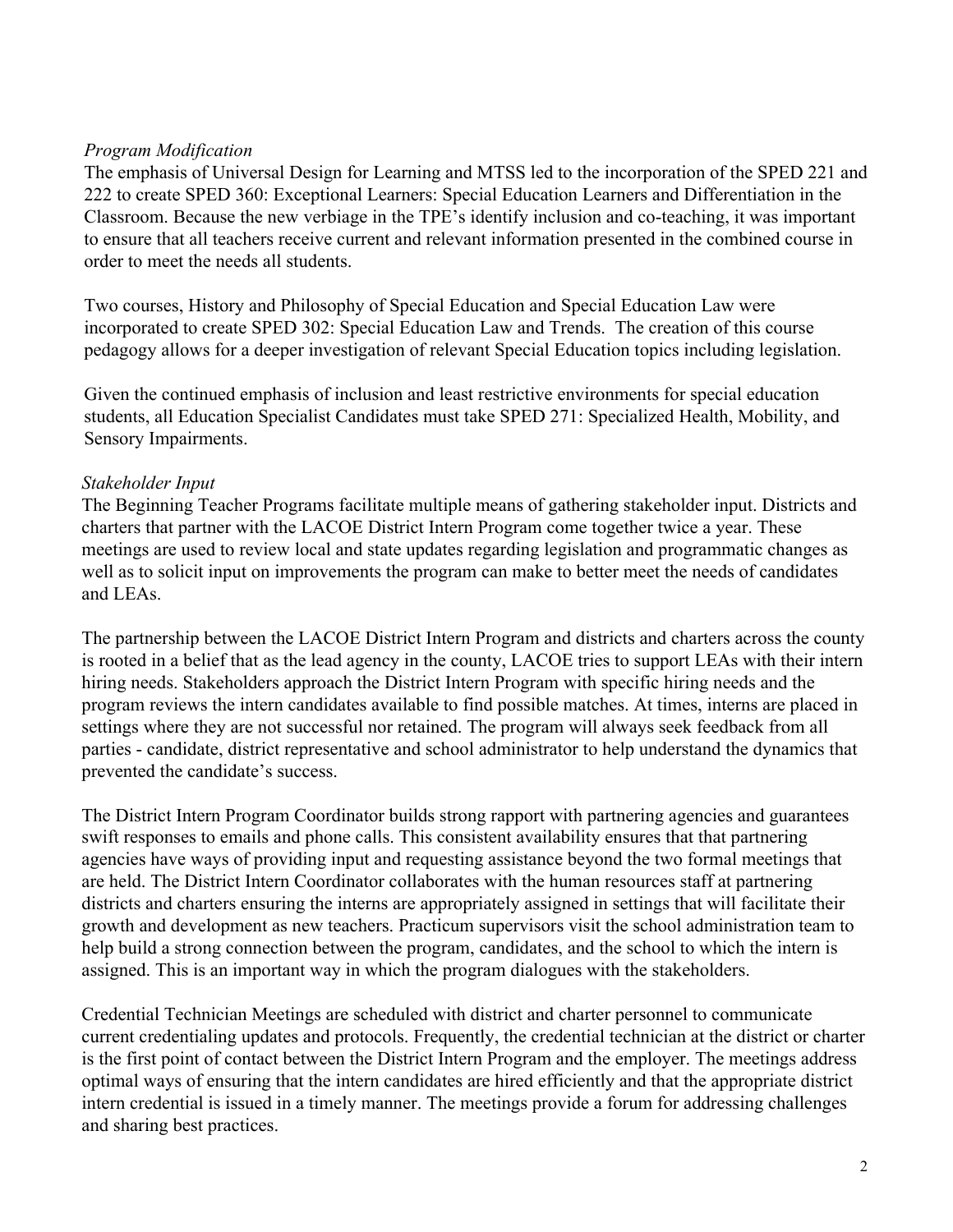Candidates, Mentors, Practicum Supervisors, and Instructors are surveyed throughout the year to gather progress and evaluation data.

# **Course of Study (Curriculum and Field Experience)**

*Description of the Sequence of Coursework*

Below is the course sequence for both the Mild/Moderate, Moderate/Severe, and Early Childhood Special Education programs. Continuous modification to coursework is a product of ongoing Stakeholder input, course evaluations, and faculty research.

| Education<br>Specialist | Year 1                                                                          |                 | Year <sub>2</sub>                                                              |
|-------------------------|---------------------------------------------------------------------------------|-----------------|--------------------------------------------------------------------------------|
| <b>CURR 391/392</b>     | Practicum Supervision                                                           | *CURR 393/394   | Practicum Supervision                                                          |
| <b>EDU 351</b>          | English Language Development                                                    | <b>CURR 231</b> | Math Curriculum & Instruction                                                  |
| <b>SPED 277</b>         | IEP Development & Transition                                                    | <b>SPED 267</b> | Autism Spectrum Disorders                                                      |
| <b>EDU 353</b>          | Teaching Culturally Diverse Students                                            | <b>SPED 258</b> | Communication & Behavior for ASD                                               |
| <b>SPED 261</b>         | Assessment to Inform Instruction                                                | <b>SPED 260</b> | Positive Behavior Management                                                   |
| <b>CURR 301</b>         | Beginning Reading Curriculum & Instruction                                      | <b>EDU 303</b>  | Language Arts, Literacy & Writing Integrated<br>with English Language Learners |
| *SPED 360               | Exceptional Learners: Special Ed Learners &<br>Differentiation in the Classroom | <b>SPED 259</b> | Programming Strategies for ASD                                                 |
| <b>TECH 290</b>         | <b>Assistive Technology</b>                                                     | <b>SPED 230</b> | Curriculum & Instruction Mild/Moderate                                         |
| <b>SPED 302</b>         | Special Education Law and Trends                                                | <b>SPED 270</b> | Curriculum & Instruction Moderate/Severe                                       |
| <b>SPED 264</b>         | Collaboration                                                                   | <b>SPED 271</b> | Specialized Health, Mobility, and Sensory<br>Impairments                       |
|                         |                                                                                 | <b>SPED 262</b> | Atypical/Typical Development                                                   |

| <b>ECSE</b>         | Year 1                                                                          |                     | Year 2                                            |
|---------------------|---------------------------------------------------------------------------------|---------------------|---------------------------------------------------|
| <b>CURR 391/392</b> | Practicum Supervision                                                           | <b>CURR 393/394</b> | Practicum Supervision                             |
| <b>EDU 351</b>      | English Language Development                                                    | <b>SPED 267</b>     | <b>Autism Spectrum Disorders</b>                  |
| <b>SPED 277</b>     | <b>IEP</b> Development & Transition                                             | <b>SPED 272</b>     | Assessment and Intervention in Early<br>Childhood |
| EDU 353             | <b>Teaching Culturally Diverse Students</b>                                     | <b>SPED 258</b>     | Communication & Behavior in ASD                   |
| <b>SPED 277</b>     | Curriculum & Environments in Early<br>Childhood                                 | <b>SPED 260</b>     | Positive Behavior Management                      |
| <b>SPED 360</b>     | Exceptional Learners: Special Ed Learners &<br>Differentiation in the Classroom | <b>SPED 259</b>     | Programming Strategies for ASD                    |